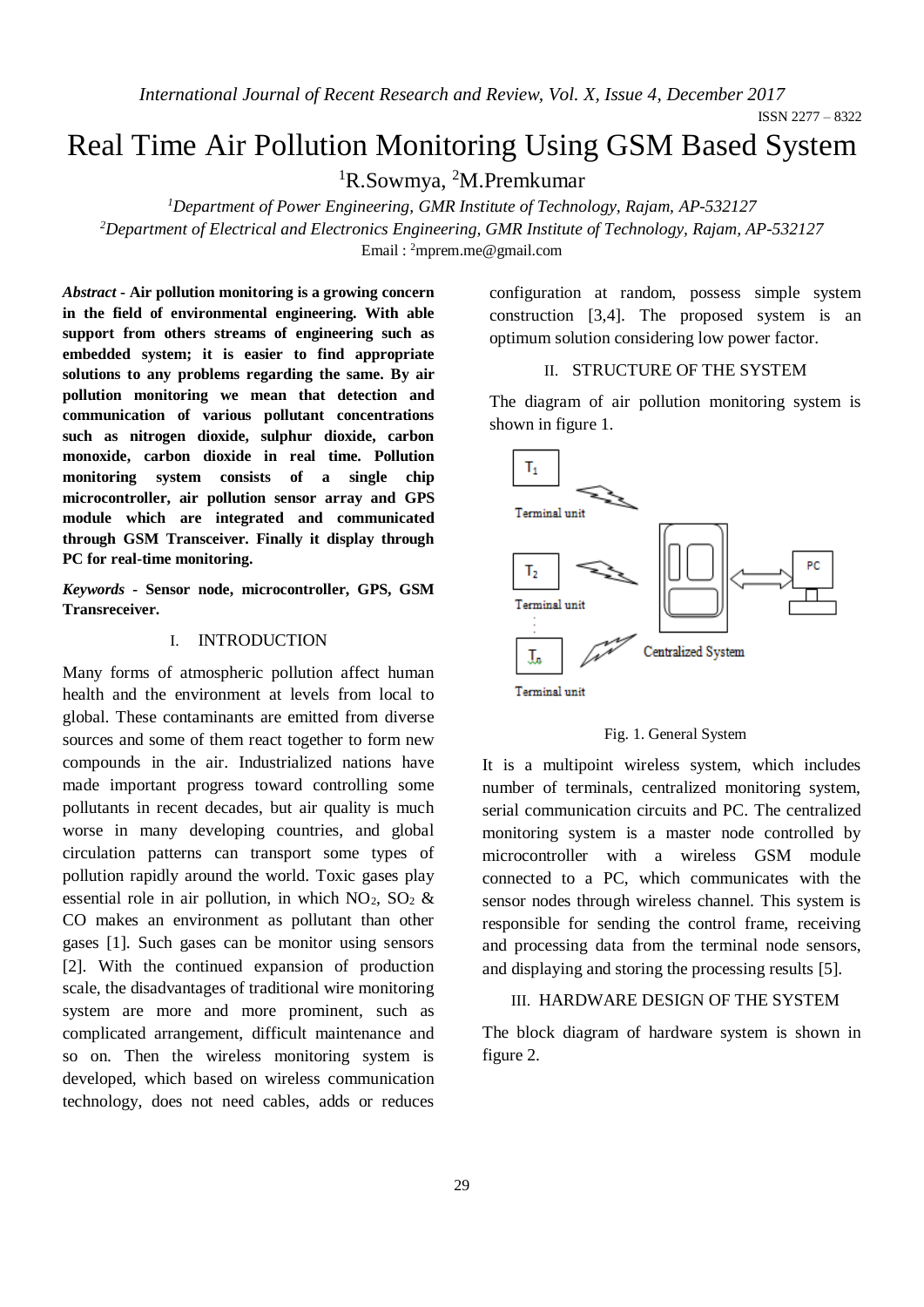

Fig. 2.Hardware design of system

## *3.1 Sensor Module*

Sensor module consists of sensor and amplifying circuit  $[6,7]$ . Sulphur Dioxide  $(SO_2)$ , Nitrogen Dioxide  $(NO<sub>2</sub>)$  and Carbon Monoxide  $(CO)$  are sensing by its corresponding sensors. These sensors give the current output in ranges from 4 mA to 20 mA which will further be converted into voltage  $(0-5V)$ by using amplifying circuit.

## *3.2 Centralized Monitoring Module*

Centralized monitoring module consists of PIC microcontroller, GPS and GSM module [8].

PIC microcontroller which has only 35 single-word instructions and all are single-cycle instructions. Analog-to-Digital (A/D) converter module has eight I/O pins. The conversion of analog input by taking high and low-voltage reference input with the combination of VDD, VSS, RA2 or RA3.

GPS consists of smart antenna receiver, an embedded antenna and GPS receiver circuits. It has 2 channel GPS SMD type receivers. The GPS smart antenna will tracks 32 satellites at a time while providing fast time-to-first-fix, one second navigation update and low power consumption [9].



Fig. 3. GPS Module

It can provide with high sensitivity and performance even in urban and dense greenery environment. Its extensive capability meets the sensitivity requirements of car navigation as well as other location based applications. It has in built micro battery to reserve system data for rapid satellite acquisition.

The nature of GSM module allows the transmission of data to and from ISDN terminals, although the basic service support by GSM is telephony. Speech is inherently analog, and need to be digitized. At start, GSM wanted to ensure ISDN compatibility in services although the attainment of the standard ISDN bit rate of 64 Kbit/s was difficult to achieve, thereby belying.



Fig. 4. GSM Module

Since inception, GSM employs digital rather than analog and operate at 900 MHz frequency band. Many GSM systems operate at 900 MHz and 1.8 GHz frequency bands.

### IV. SOFTWARE DESIGN

## *4.1 Designing of main program*

Using RS232, data can be transmitted in serial to PC. In main program, achieves data receiving, analysis and storage of every terminal. The main program sends control instruction to control electrical apparatus of every terminal on or off.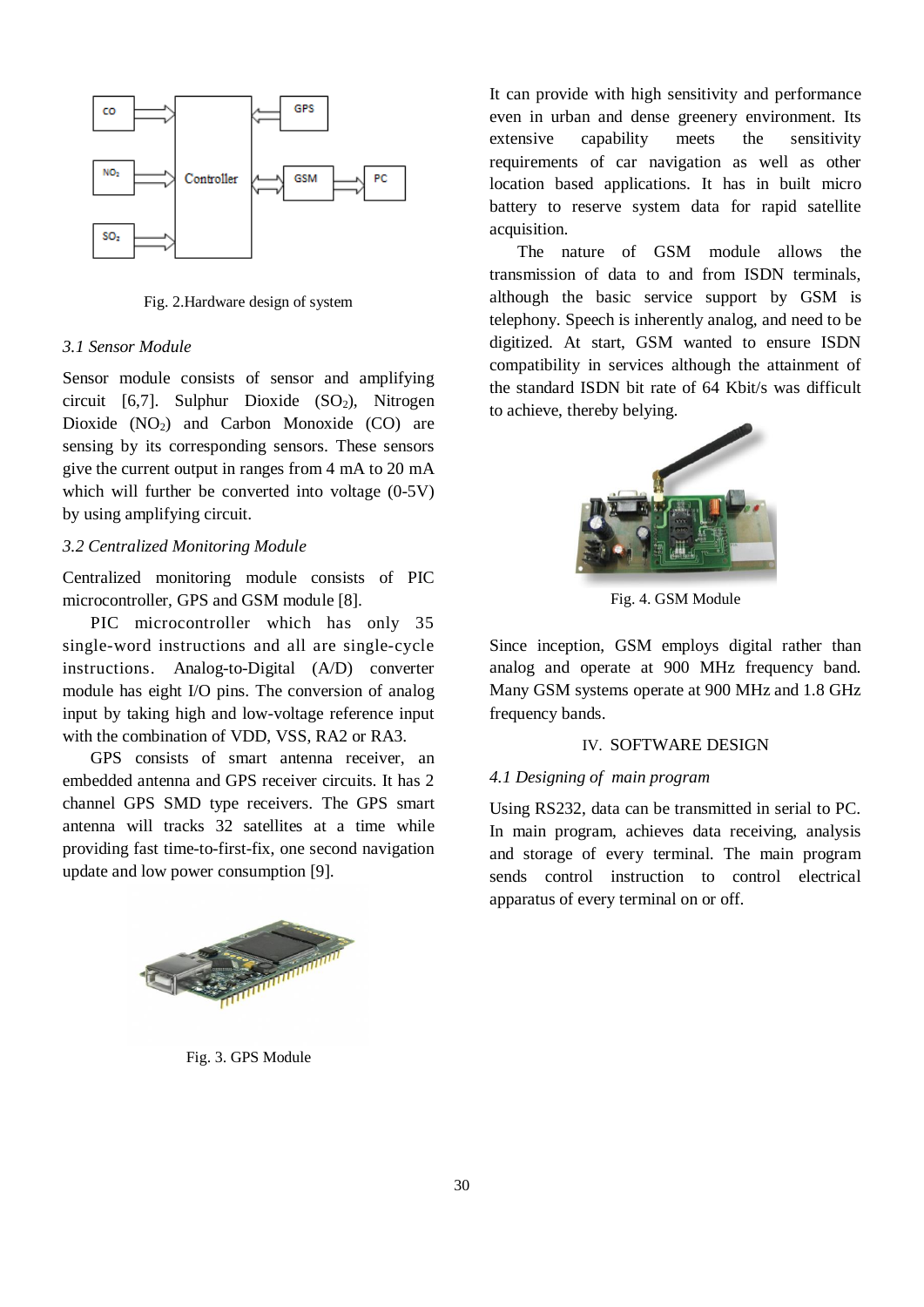

Fig. 5. Flowchart of main program

#### *4.2 Designing of PIC subprogram*

The microcontroller subprogram mainly achieves the receiving of data from every terminal and transmission of instruction from PC, it is the connective ligament of every terminal and the PC. The flowchart is followed as Figure 6.



Fig. 6. Flowchart of PIC microcontroller

#### V. PROBLEM ANALYSIS

The quality of data measured and collected by the wireless sensor networks may get affected by its stringent resource constraint, internal and external factors of sensor nodes deployed in harsh and unattended environment, because of which real world data are often dirty. Especially when the sensor node calibration fails, power failure, malicious attacks, noise and other environmental effects which further influence quality of the collected raw data and aggregated results. For a given database *D*, one needs automated methods to evaluate the quality and dependability of data.

#### VI. TESTING

The data sampling interval of the system is of 20 minutes. The acquisition data are sent to central control unit by each terminal controller, and then also sent to the PC by the central unit. The data can be stored, displayed, analyzed, inquired and printed by the software of the PC. Table I shows the pollutant levels of CO,  $NO<sub>2</sub>$ , and  $SO<sub>2</sub>$ .

Table I Experimental Results

| S.No | <b>CO</b> Level | $NO2$ Level | $SO2$ Level |
|------|-----------------|-------------|-------------|
|      | (ppm)           | (ppm)       | (ppm)       |
|      | 1141            | 1009        | 1174        |
|      | 1108            | 1227        | 1424        |
|      | 1116            | 1335        | 1248        |

#### VII. CONCLUSION

An air pollution monitoring system was designed, implemented and tested. The system utilizes city buses to collect pollutant gases such as  $CO$ ,  $NO<sub>2</sub>$ , and SO2. The pollution data from various sensor arrays is transmitted to a central server that makes this data available on the Internet through a Google Maps interface. The data shows the pollutant levels and their conformance to local air quality standards. It is worth mentioning that much more work is required to commercialize the system and to bring the system to be used for the general and specialized works. Data is collected and can be applied at all levels of organization for creating awareness, performing scientific studies and to forecast remediation policies by the authorities to individuals and organization in controlling global warming. We have defined application specific consistency models for evaluating